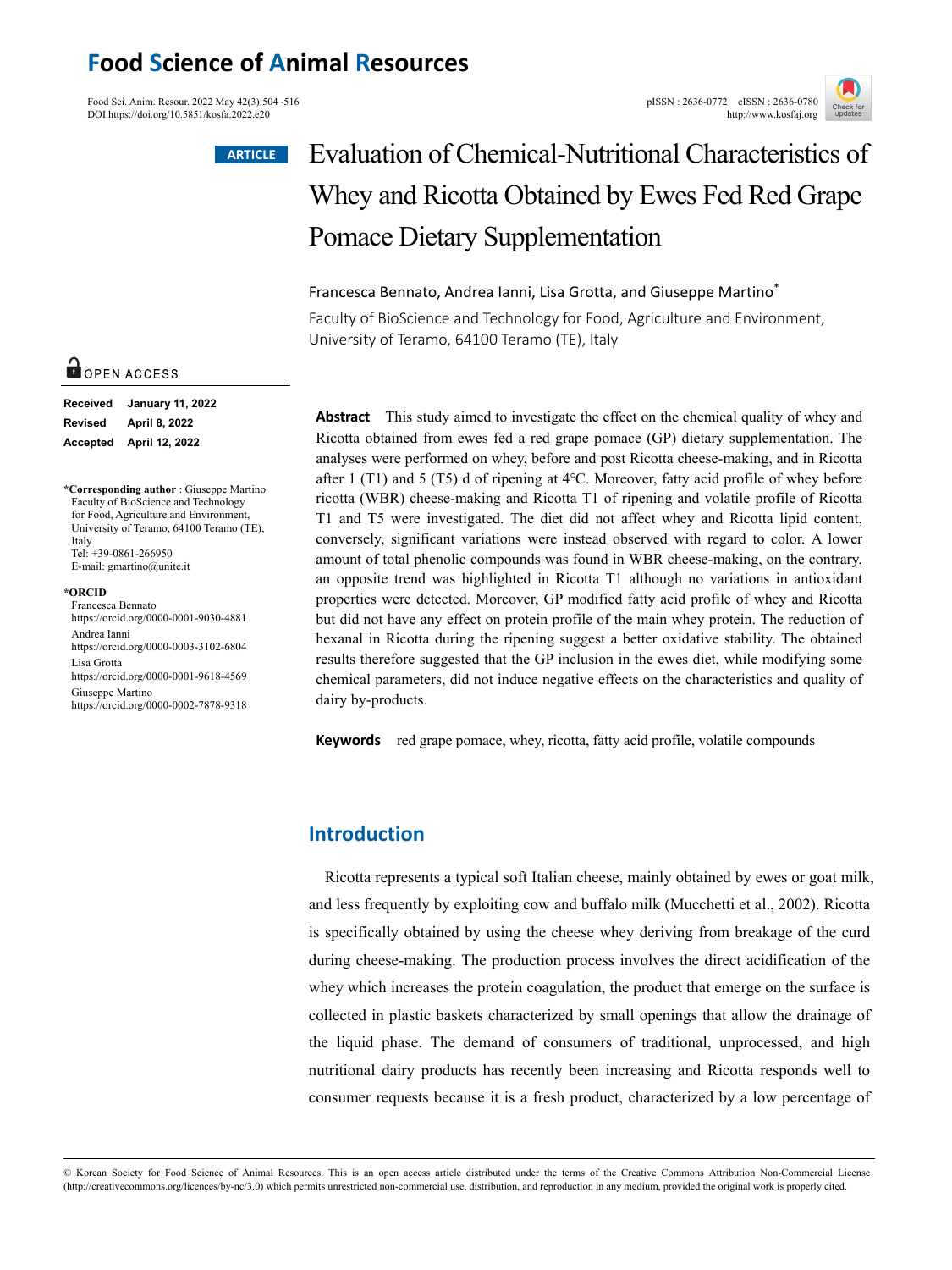fat and by a high proteins content. Dietary, genetic, milking and technological factors influence the milk composition and, consequently, the quality of cheese. Although Ricotta is a very widespread whey cheese, the literature on this product is scarce and outdated.

Vinery by-products play an important role in the small ruminant diets (Alba et al., 2019; Correddu et al., 2020). Grape pomace (GP) is the main solid by-product of the wine industry consisting of peel, pulp, and seeds. Its storage and its disposal generate a lot of environmental and economic problems.

Red GP is a matrix rich in compounds with high biological value especially polyphenols (2%–6.5%), as simple flavonoids, phenolic acids, tannins and proanthocyanidins (Yu and Ahmedna, 2013). However, the high levels of lignified fibre, tannins and anthocyanins represent a limitation for use of GP in the diet of the ruminant, since these compounds could negatively the digestive nutrient utilization (McSweeney et al., 2001; Min et al., 2002). In contrast, Moate et al. (2014) have reported that tannins, due to low rumen biodegradability, can induce an increase in the small intestine protein intake, improving rumen metabolism and decreasing methanogenesis.

Furthermore, a lot of studies have shown that the presence in winery waste of a high content of linoleic and oleic acids and phenolic compounds can have beneficial effects on animal health and consequently on the quality of products of animal origin. It has been reported that antioxidant compounds in GP, as flavonoids, can be directly transferred to the milk or after metabolic transformation by rumen microbes (Correddu et al., 2015), causing an enrichment of the milk with substances that have health benefits for its consumers.

In the present study, the hypothesis to improve the nutraceutical and quality characteristics of milk-derived products has been assayed, supplementing the diet of lactating ewes with a GP supplementation. The presence of phenolic compounds and their effects on chemical-nutritional composition of whey and Ricotta cheeses were investigated.

## **Materials and Methods**

#### **Experimental design and sampling**

Fourty-six Assaf ewes, homogeneous for days in lactation and age, were involved in the study and randomly assigned into two groups of twenty-three ewes each: A control group (CTRL) and experimental group (GP+) whose diet was enriched with 10% of red GP. Overall, the trial lasted 60 d and during this time interval all animals received isoenergetic and isoproteic diets that were prepared by taking into account the nutritional needs of lactating sheeps.

At the end of the trial, 80 L of milk were collected for each group of ewes. The whey obtained from the curd breakage during cheese-making was recovered and used to make Ricotta following the procedure described by Innosa et al. (2020). For both groups, 6 Ricotta cheeses of about 450–500 g were produced for each group, with a yield production equal to 8%–9% and. For each group, samples of whey before (WBR) and post (WPR) Ricotta cheese-making were collected. Three Ricotta cheeses were sampled and aliquoted after 1 d (T1) from production, while the remaining three were left at  $+4^{\circ}$ C for 5 d (T5) and then subjected to the sampling. All the collected samples were packed under vaacum and stored at −20°C until the analysis.

#### **Chemical analysis and color measurement of Ricotta and whey**

The moisture of T1 and T5 Ricotta cheeses was determined according to the AOAC methods (2000). Evaluation of total lipids in Ricotta, WBR, and WPR was performed by following the procedure reported by Innosa et al. (2020), and **t**he amount of total fat was expressed as mean percentage on a dry matter (DM) basis.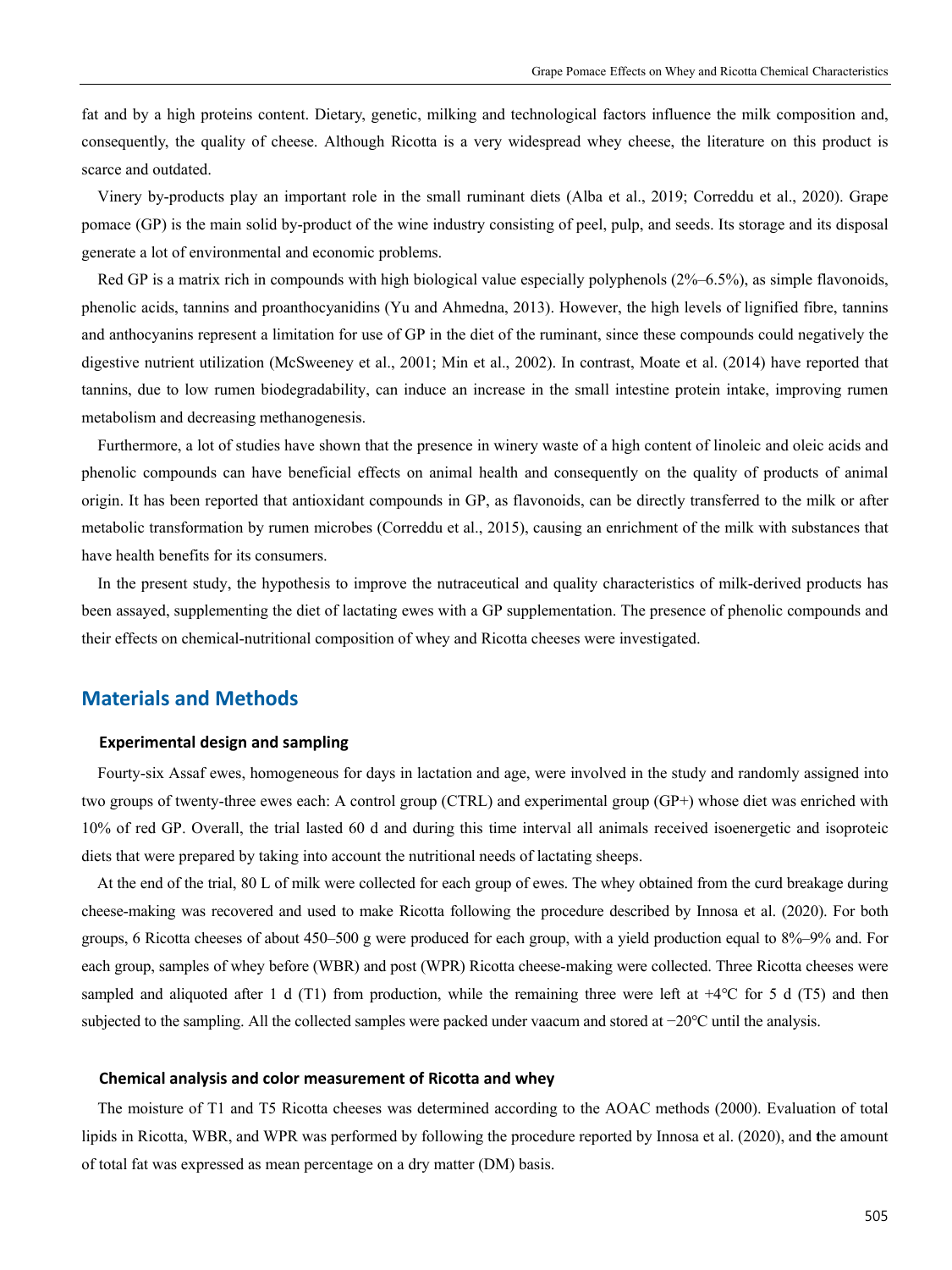A CR-5 colorimeter (Minolta, New York, NY, USA) was used to evaluate the color of Ricotta cheese and whey, by calculating the chromatic coordinates L\* (lightness), a\* (redness) and b\* (yellowness). The optical system exploited an aperture size that was adjusted to 3 mm, and each measurement was performed in reflectance by placing the sample into a glass petri dish (33 mm). On the contrary, WBR and WPR measurements were performed in transmittance, the samples were placed into a glass rectangular cell with optical path of 2 mm. From the already measured parameters were calculated: The total difference of color (ΔE\*ab) and the Yellow Index (YI) by using the formulas listed below:

 $\Delta E^*$ ab =  $[(\Delta CIE L^*)^2 + (\Delta CIE a^*)^2 + (\Delta CIE b^*)^2]^{1/2}$ 

 $YI = 142.86X$  (CIE b<sup>\*</sup> / CIE L<sup>\*</sup>)

Final ΔE\*ab values were compared with arrange by Nedomová et al. (2017).

#### **Evaluation of total phenolic compounds and antioxidant potential in Ricotta cheese and whey**

Total phenolic compounds (TPCs) of WBR, WPR and Ricotta T1 and T5 were spectrophotometrically evaluated at 765 nm by using the method described by Singleton and Rossi (1965). Fifteen milliliters of a solution composed by methanol and water (70:30,  $v/v$ ) was added to 5 mL of whey and/or to 1 g of Ricotta. The mixture was shaked for 30 s, incubated at room temperature and in the dark for 40 min and centrifuged (15 min,  $4,000\times g$ ), then the supernatant was removed for analysis. The calibration curve was prepared by using the gallic acid  $(1-100 \text{ µg/mL}, r^2=0.994)$  and results were expressed as  $\mu$ g equivalent of gallic acid (GAE) per mL of whey and μg equivalent of GAE per g of Ricotta.

With regard to the antioxidant potential, such parameter was evaluated by the 2,2'-azino-bis (3-ethylbenzothiazoline-6sulfonic acid) (ABTS) assay according to Brahmi et al. (2012). The calibration curve was built using Trolox  $(1-32 \mu m o l/mL)$ , r<sup>2</sup>=0.9991) and the antioxidant capacity of each sample was reported as µmol equivalent of Trolox (TEAC, Trolox Equivalent Antioxidant Capacity) per mL of whey and µmol equivalent of Trolox per g of Ricotta.

#### **Ricotta and whey fatty acid profile**

Seventy milligrams of the WBR and Ricotta T1 lipid extracted as reported in paragraph (Chemical analysis and color measurement of Ricotta and whey**)** were recovered in hexane in which were added 500 μL of sodium methoxide in methanol  $(1:1, v/v)$  in order to induce the fatty acids trans-methylation. Fatty acid methyl esters (FAME) were then separated according to Bennato et al. (2019). Peaks areas of each FAME identified were analyzed by using the ChromeCard Software and the values associated to each compound were expressed as relative percentage of total FA. The value of each FA was used to calculate the sum of monounsaturated fatty acids (MUFA), polyunsaturated fatty acids (PUFA), saturated fatty acids (SFA), short chain fatty acids (SCFA), medium chain fatty acids (MCFA) and long chain fatty acids (LCFA). Furthermore, Atherogenic (AI), Thrombogenic (TI) and Desaturation indices (DI) for C14:0, C16:0, C18:0, and CLA were calculated by using the formulas reported by Innosa et al. (2020).

## **Whey protein extraction and separation by sodium dodecyl sulfate polyacrylamide gel electrophoresis (SDS-**

#### **PAGE)**

Protein profile in WBR and Ricotta T1 and T5 was evaluated via SDS-PAGE, using the procedure reported by Laemmli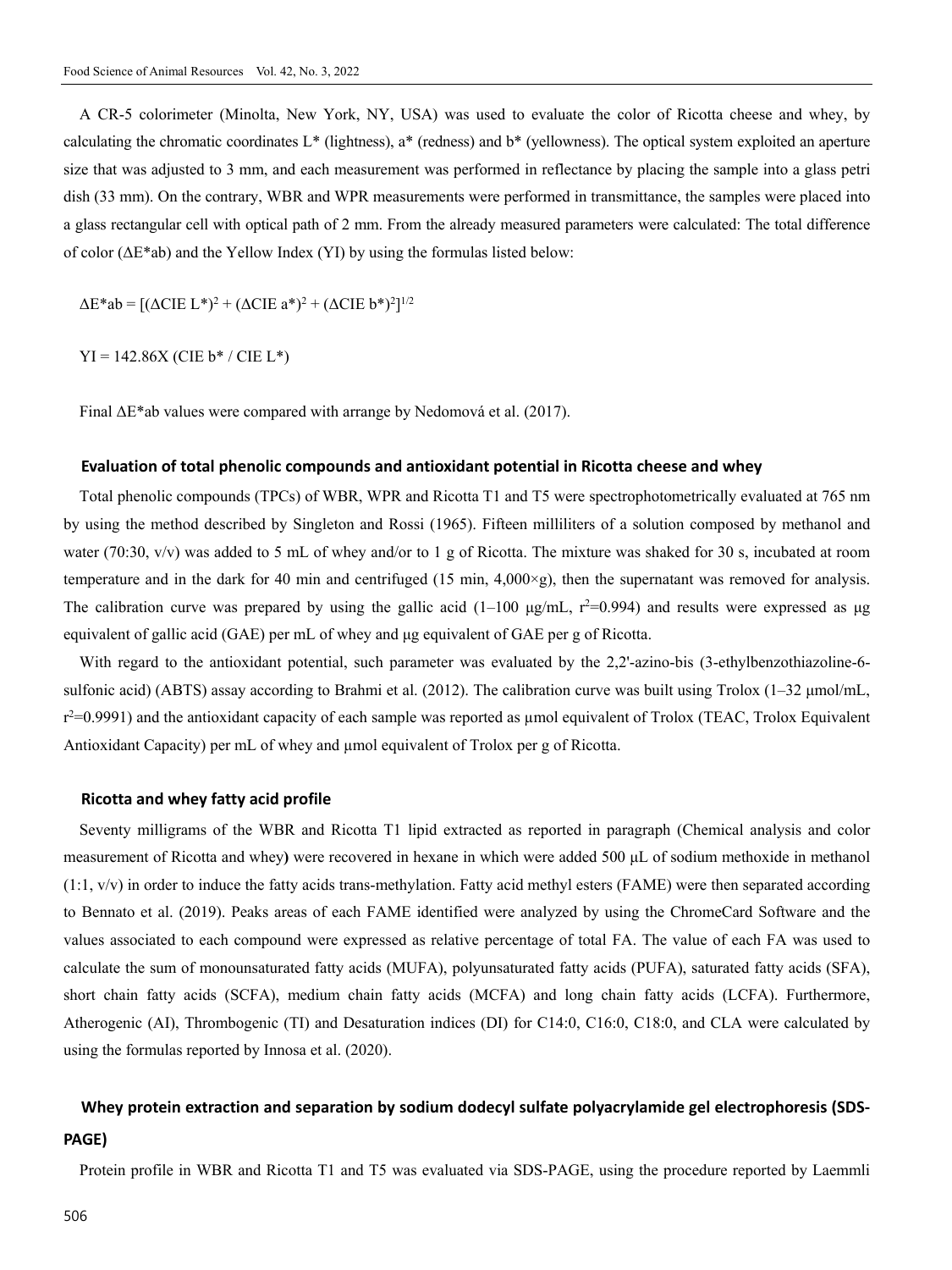(1970). For protein extraction, 10 g of Ricotta sample were dissolved in 10 mL of H2O and heated at 37℃ for 15 min. Then, 1 mL of 5% (v/v) acetic acid and after 10 mins 1 mL of 1 N sodium acetate were added. The samples were filtered and to 1 mL of filtered 200 µL of 100% (w/v) trichloroacetic acid (TCA) were added. The samples were cooled at  $-20^{\circ}$ C for 20 min and centrifuged at 4℃ for 20 min at 12,000×g. Supernatant was removed, and the pellet was washed thrice with 1 mL of cold acetone at  $12,000\times g$  for 10 min. For whey protein extraction the same procedure used for Ricotta was followed even if 1 mL of whey was treated directly with 200  $\mu$ L of 100% (w/v) TCA.

The proteins extracted were then quantified using Bradford method (Bradford, 1976) and separated on 12% SDS-PAGE gel as reported by Bennato et al. (2020).

Densitometric analysis of the visualized bands was then performed by exploiting the ImageJ software, and the content of proteins was expressed as relative percentage of the total protein.

#### **Determination of Ricotta volatile compounds**

The identification of volatile compounds (VOCs) in T1 and T5 Ricotta samples was achieved by making reference to the protocol previously described by Bennato et al. (2020) and based on a solid-phase microextraction (SPME) followed by a gas chromatography-mass spectrometry (GC-MS) analysis performed with a gas chromatograph (Perkin Elmer, Waltham, MA, USA) coupled with a mass spectrometer (SQ8S; Perkin Elmer, USA). Briefly, 3 g of Ricotta were transferred in vials in which there was the addition of 10 mL of a NaCl solution (360 g/L) and 10 μL of an internal standard (4-methyl-2 heptanone). The VOCs adsorption was performed with a divinybenzene–carboxen–polydimethylsiloxane SPME fiber (Supelco, Bellefonte, PA, USA) exposed for 1 h and at 60℃ in the headspace. The extracted VOCs were thermally desorbed into the GC/MS and identified using Kovats retention index. The data concerning each compound were expressed as relative abundance on the sum of the total identified VOCs.

#### **Statistical analysis**

SigmaPlot 12.0 Software (Systat software, Chicago, IL, USA) was used for the statistical analysis of the obtained data. Student's t*-*test was applied in order to identify significant differences between the two groups of data; p*-*values lower than 0.05 were considered statistically significant. Results were reported as mean±SD.

### **Results**

#### **Whey and Ricotta features**

As shown in Table 1, the diet did not affect WBR and WPR lipid content. Significant differences were observed in color parameters. The colorimetric analysis carried out on WBR showed a lower lightness  $(p<0.01)$  and a significant decrease  $(p<0.01)$  of CIE a\* parameter (green-red) towards to a light green nuance. On the contrary, compared with the CTRL-WBR, the GP+–WBR showed higher (p<0.01) CIE b\* parameter (blue-yellow) and YI (p<0.01). An opposite trend was observed in WPR. In agreement with the criteria of Nedomová et al. (2017), between GP+ and CTRL was observed a middle color difference (ΔE\*ab) both for WBR and WPR.

Ricotta T1 made from whey obtained from the rennet breakage of GP+ cheese exhibited a higher DM percentage compared to CTRL  $(p<0.01)$  but not significant differences between the two groups were observed in lipid content (Table 2). The same trend was observed in Ricotta T5. With regard to the chromatic coordinates, lightness (CIE L\*) and redness (CIE a\*) were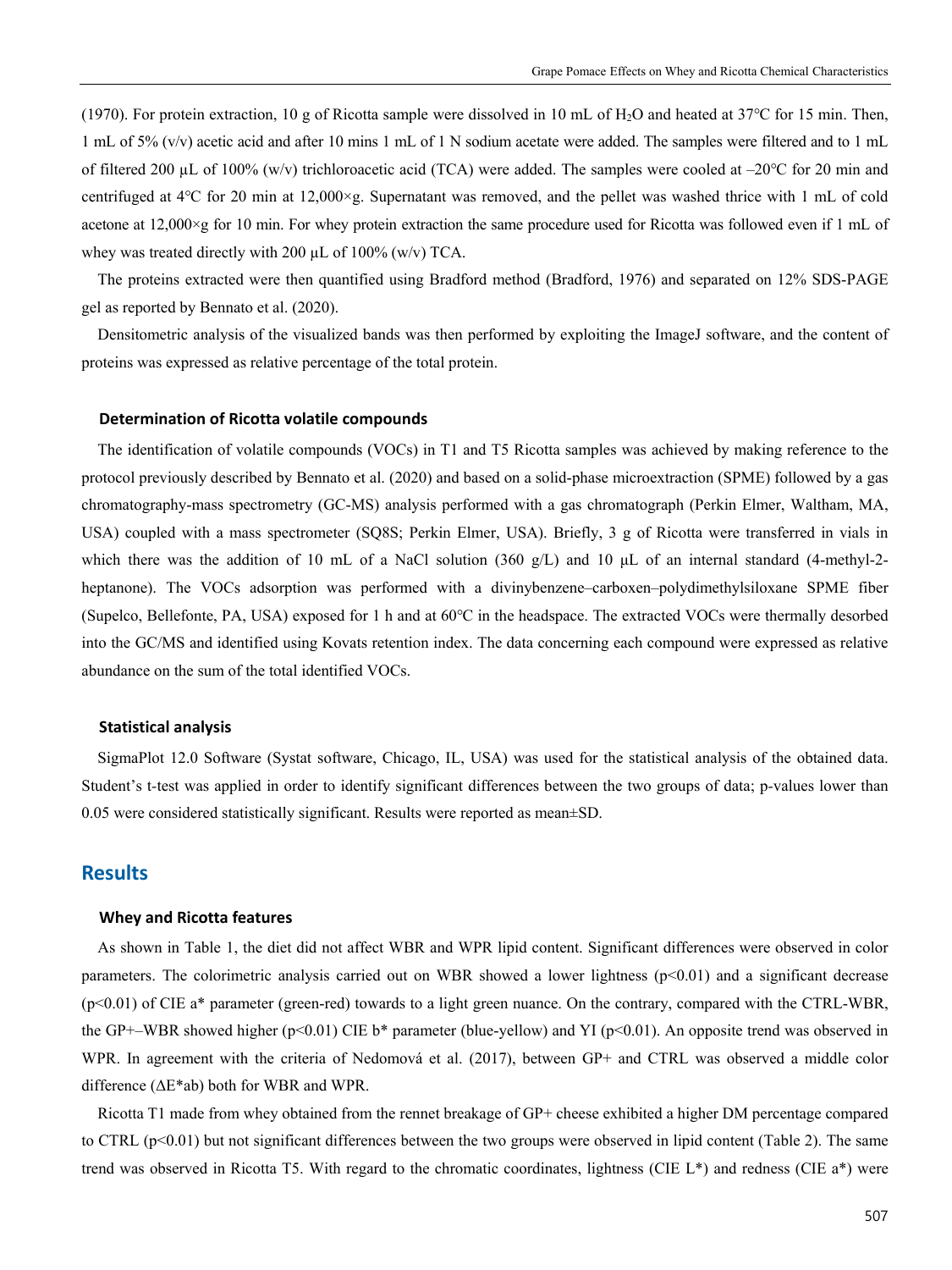|                               |                   | <b>WBR</b>       |         | <b>WPR</b>        |                   |         |  |
|-------------------------------|-------------------|------------------|---------|-------------------|-------------------|---------|--|
|                               | <b>CTRL</b>       | $GP+$            | p-vaule | <b>CTRL</b>       | $GP+$             | p-vaule |  |
| Lipids <sup>1)</sup> $(\%)$   | $1.42 \pm 0.13$   | $1.35 \pm 0.32$  | ns      | $0.09 \pm 0.06$   | $0.23 \pm 0.01$   | ns      |  |
| $L^*$                         | $81.01 \pm 26.36$ | 79.22±19.78      | ***     | $80.09 \pm 17.15$ | $81.90 \pm 19.22$ | ***     |  |
| $a^*$                         | $-0.37 \pm 0.57$  | $-0.53 \pm 0.37$ | ***     | $0.14 \pm 0.34$   | $0.18 \pm 0.40$   | $\ast$  |  |
| $h^*$                         | $8.23 \pm 2.30$   | $8.65 \pm 2.26$  | ***     | $9.59 \pm 2.17$   | $9.04 \pm 2.08$   | ***     |  |
| YI                            | $14.47\pm0.08$    | $15.60 \pm 0.15$ | ***     | $17.11 \pm 0.12$  | $15.76 \pm 0.13$  | ***     |  |
| $\Delta$ Eab                  | 3.44              |                  |         | 3.59              |                   |         |  |
| TPCs $(\mu g \text{ GAE/mL})$ | $44.43 \pm 1.98$  | $37.27 \pm 0.05$ | $\ast$  | $21.57 \pm 0.60$  | $26.47 \pm 3.02$  | ns      |  |
| $TEAC$ ( $\mu$ mol/mL)        | $6.25 \pm 1.11$   | $9.48 \pm 3.05$  | ns      | $9.03 \pm 0.77$   | $10.49 \pm 0.84$  | ns      |  |

**Table 1. Physical and chemical evaluations of whey before (WBR) and after (WPR) Ricotta cheesemaking obtained from ewes fed a standard diet (CTRL) and ewes fed red grape pomace dietary supplementation (GP+)** 

All data are reported as mean±SD.

<sup>1)</sup> Data are reported on as sample basis.

 $*$  p<0.05, \*\*\* p<0.001.

ns, not significant; YI, yellow index; ΔEab, color differences; TPCs, total phenolic compounds; TEAC, trolox equivalent antioxidant capacity.

| Table 2. Physical and chemical evaluations of Ricotta after 1 (T1) and 5 (T5) d of ripening obtained from ewes fed a standard diet |  |
|------------------------------------------------------------------------------------------------------------------------------------|--|
| (CTRL) and ewes fed red grape pomace dietary supplementation (GP+)                                                                 |  |

|                              | Ricotta T1       |                  |            | Ricotta T <sub>5</sub> |                  |         |  |
|------------------------------|------------------|------------------|------------|------------------------|------------------|---------|--|
|                              | <b>CTRL</b>      | $GP+$            | p-vaule    | <b>CTRL</b>            | $GP+$            | p-vaule |  |
| DM(%)                        | $25.13 \pm 0.15$ | $27.66 \pm 0.68$ | $\ast\ast$ | $25.61 \pm 0.28$       | $26.36 \pm 0.38$ | $\ast$  |  |
| Lipids <sup>1)</sup> $(\% )$ | $54.01 \pm 2.16$ | $46.45 \pm 2.96$ | ns         | $53.43 \pm 3.97$       | $51.81 \pm 4.37$ | ns      |  |
| $L^*$                        | $79.97 \pm 0.63$ | $79.59 \pm 1.56$ | ns         | $80.73 \pm 0.30$       | $81.15 \pm 0.80$ | ns      |  |
| $a^*$                        | $-1.48 \pm 0.07$ | $-1.46\pm0.17$   | ns         | $-1.50\pm0.05$         | $-1.38\pm0.06$   | $* *$   |  |
| $h^*$                        | $7.30\pm0.19$    | $6.84 \pm 0.38$  | $\ast\ast$ | $7.38 \pm 0.32$        | $7.47\pm0.17$    | ns      |  |
| YI                           | $13.04 \pm 0.33$ | $12.27 \pm 0.53$ | $* *$      | $11.26 \pm 4.76$       | $11.95 \pm 3.19$ | ns      |  |
| $\Delta$ Eab                 | 0.35             |                  |            | 0.2                    |                  |         |  |
| TPCs $(\mu g \text{ GAE/g})$ | $29.45\pm4.12$   | $31.43 \pm 3.85$ | $* *$      | $25.48 \pm 1.31$       | $28.83 \pm 4.75$ | ns      |  |
| TEAC $(\mu mol/g)$           | $18.50 \pm 1.98$ | $20.63 \pm 0.75$ | ns         | $18.55 \pm 5.52$       | $24.75 \pm 5.23$ | ns      |  |

All data are reported as mean±SD.

<sup>1)</sup> Data are reported on a dry matter (DM) basis.  $*$  p<0.05,  $**$  p<0.01.

ns, not significant; YI, yellow index, ΔEab, color differences; TPCs, total phenolic compounds; TEAC, trolox equivalent antioxidant capacity.

not affected by the diets, while yellowness (CIE b\*) and YI were lower in Ricotta T1 deriving from the milk obtained from the GP+ (p<0.01). After 5 d of ripening, GP+ Ricotta samples showed higher values for lightness (p<0.05) and a\* (p<0.05) compared to the CTRL samples.

Very light differences were observed both for Ricotta T1 and T5 between GP+ and CTRL.

#### **Total phenolic compounds and antioxidant capacity**

The TPC amount in WBR obtained from GP+ was significantly lower (p<0.05) compared to the CTRL. On the contrary,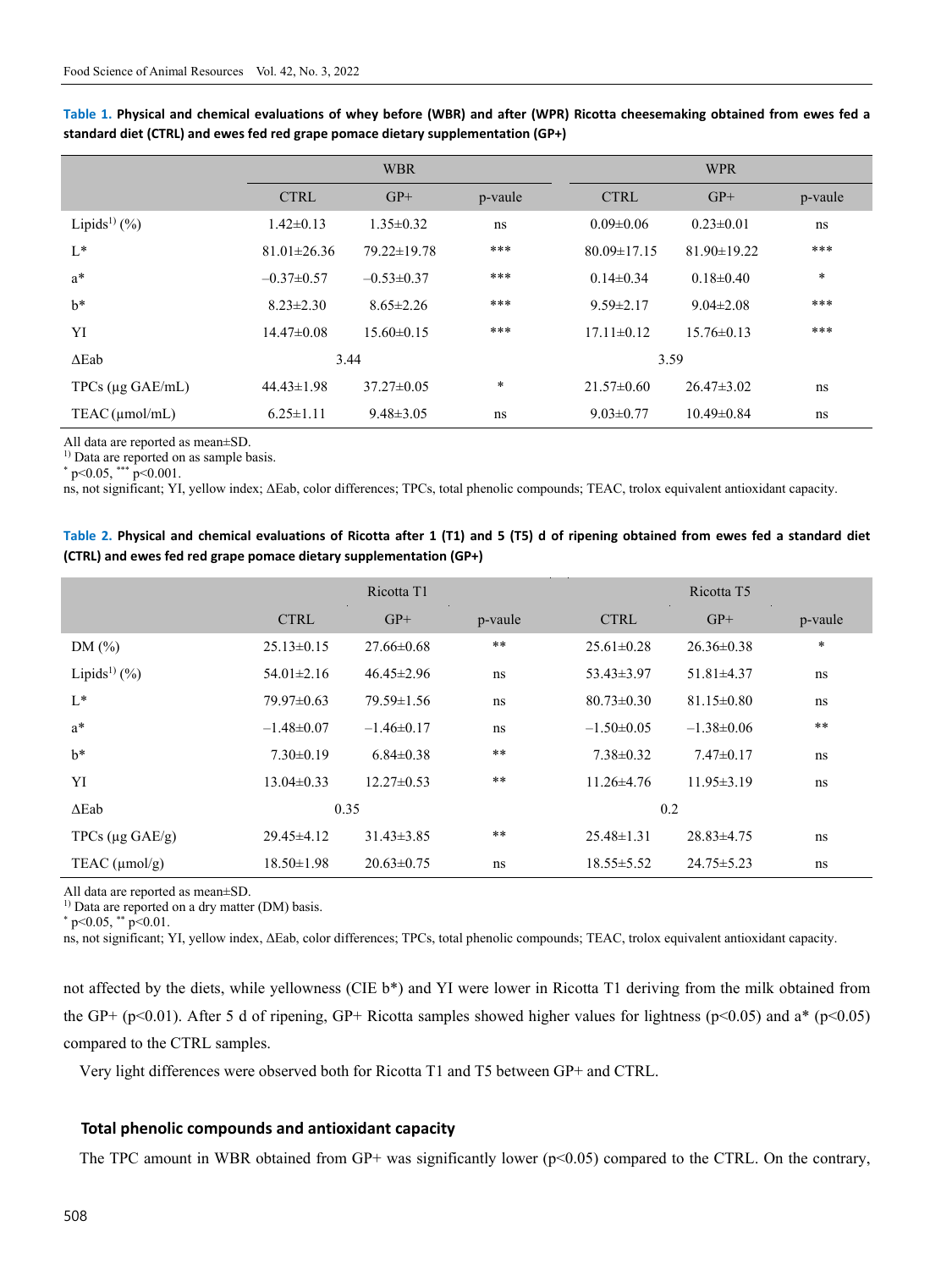no significant variations were observed for WPR in the same samples (Table 1). GP+ Ricotta T1 had a higher content of TPCs (p<0.01), after 5 d of ripening no significant differences were evidenced. Furthermore, no significant variations were observed for the antioxidant capacity in WBR, WPR and T1 and T5 Ricotta samples (Table 2).

#### **Characterization of the fatty acid profile**

The fatty acid profile of WBR and Ricotta T1 is reported in Table 3. No significant variations of SFA, MUFA, PUFA, SCFA, MCFA, and LCFA were observed in WBR and Ricotta T1. However, in whey samples lower levels of odd-chain fatty acids, as pentadecylic (C15:0, p<0.001) and margaric (C17:0; p<0.05) acids, stearic acid (C18:0, p<0.05), myristoleic acid (C14:1, p<0.001) and linolenic acid (C18:3, p<0.05), on the contrary higher levels of myristic acid (C14:0, p<0.05) and vaccenic acid (C18:1, t11; p<0.05) were observed. In Ricotta, lower levels were observed in C15:0 (p<0.01), C17:0 (p<0.05), C14:1 (p*<*0.001); on the contrary, higher level of C18:1, t11 (p<0.05) were observed in GP+ Ricotta samples. Furthermore, lower DI DIC14:0 and DICLA and higher desaturation index DIC18:0 was observed both in whey and Ricotta of GP+ group.

#### **Proteolytic profile of whey and Ricotta**

SDS-PAGE analysis was exploited in order to characterize the protein profile of whey and Ricotta (Fig. 1). WBR SDS-PAGE analysis showed the separation of the main whey proteins fraction (lactoferrin, serum albumin, β-lactoglobulin and αlactalbumin) and less intensive bands corresponding to caseins residues. No significant differences in bands intensity were evidenced between the two groups (Table 4).

In GP+ Ricotta T1 and T5 samples, a higher intensity of caseins residues was highlighted, β-lactoglobulin band intensity although decrease during the ripening in both groups, a lower ( $p<0.05$ ) band intensity degradation was observed in GP+ Ricotta T5 samples compared with CTRL. No significant variations were observed between the two groups in α-lactalbumin band intensity (Table 5).

#### **Evaluation of volatile compounds**

Nine VOCs were identified both in T1 and T5 Ricotta samples, five aldhehydes, two ketones and two carboxylic acids (Table 6). In Ricotta T1, nonanal and octanoic acid were affected by the diet, resulting respectively lower ( $p<0.05$ ) and higher (p<0.05) in GP+ samples in comparison to CTRL Ricotta. A lower (p<0.05) hexanal amount was highlighted in GP+ Ricotta after 5 d of ripening.

#### **Discussion**

The dietary supplementation with red GP did not influence the lipid content of whey and Ricotta, however the DM content resulted to be higher in GP+ Ricotta. Differences between the two groups in moisture content of Ricotta could be correlated to a different protein concentration. As highlighted by Salvatore et al. (2014), with a low protein content in the cheese whey, some challenges appear in gel formation, conversely, with increasing protein concentrations, the number of linkages increases during heating, resulting in a more compact protein gel characterized by an improved water-holding capacity.

Whey and Ricotta color could be influenced by several factors, as the diet used for animal feeding, technological applications as heating and acidification and chemical composition of whey, such as fat, protein, Ca, and P. In the present study variations of CIE L\*, CIE a\*, and CIE b\* components were detected in both GP+–WBR and WPR. Generally, the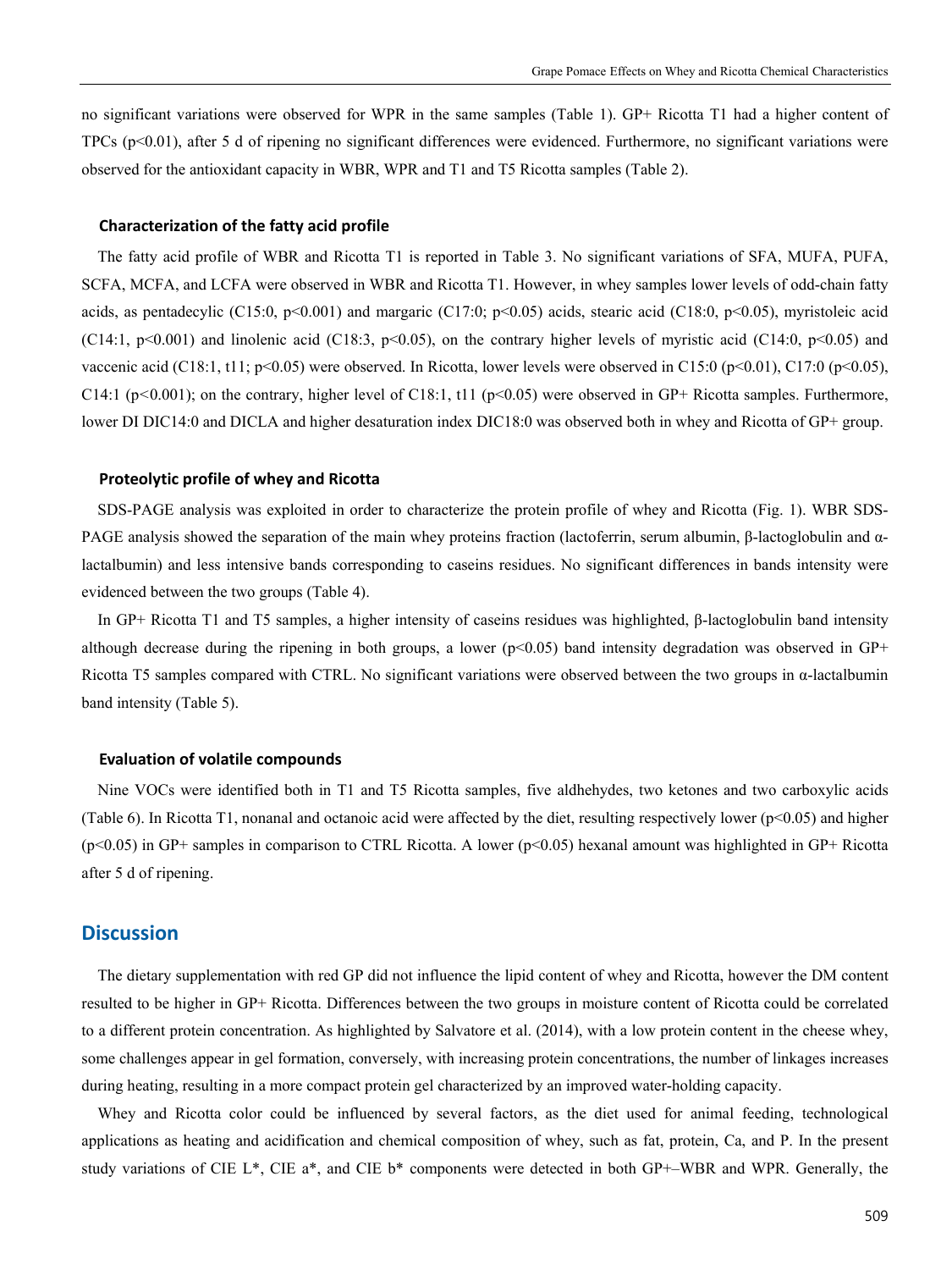|                  | <b>WBR</b>       |                  |              | Ricotta T1                   |                  |              |  |
|------------------|------------------|------------------|--------------|------------------------------|------------------|--------------|--|
|                  | <b>CTRL</b>      | $GP+$            | p-vaule      | $\ensuremath{\mathsf{CTRL}}$ | ${\rm GP}+$      | p-vaule      |  |
| C4:0             | $2.28 \pm 0.20$  | $2.36 \pm 0.32$  | ns           | $3.47 \pm 0.48$              | $3.55 \pm 1.07$  | $\bf ns$     |  |
| C6:0             | $2.46 \pm 0.15$  | $2.57 \pm 0.29$  | $\, \rm ns$  | $3.49 \pm 0.49$              | $3.63 \pm 1.04$  | ns           |  |
| C8:0             | $2.76 \pm 0.13$  | $2.89 \pm 0.27$  | $\rm ns$     | $3.84 \pm 0.55$              | $4.11 \pm 1.09$  | $\,$ ns $\,$ |  |
| C10:0            | $9.54 \pm 0.35$  | $10.13 \pm 0.75$ | $\, \rm ns$  | $13.03 \pm 1.78$             | $13.78 \pm 3.15$ | ns           |  |
| C12:0            | $5.57 \pm 0.10$  | $5.92 \pm 0.31$  | ns           | $6.81 \pm 0.75$              | $7.29 \pm 1.10$  | ns           |  |
| C14:0            | 12.46±0.17       | $13.12 \pm 0.21$ | $\ast$       | 13.31±0.46                   | 13.89±0.39       | ns           |  |
| C15:0            | $1.15 \pm 0.01$  | $1.01 \pm 0.02$  | ***          | $1.11 \pm 0.04$              | $0.94 \pm 0.08$  | $***$        |  |
| C16:0            | 28.14±0.46       | 28.11±0.84       | ns           | $26.10 \pm 1.50$             | 25.59±3.01       | ns           |  |
| C17:0            | $0.79 \pm 0.01$  | $0.71 \pm 0.03$  | $\ast$       | $0.55 \pm 0.07$              | $0.45 \pm 0.06$  | $\ast$       |  |
| C18:0            | $8.54 \pm 0.11$  | $7.37 \pm 0.56$  | $\ast$       | $6.81 \pm 0.79$              | $5.87 \pm 1.28$  | ns           |  |
| C14:1            | $0.59 \pm 0.01$  | $0.50 \pm 0.01$  | ***          | $0.45 \pm 0.03$              | $0.31 \pm 0.04$  | ***          |  |
| C16:1            | $1.41 \pm 0.02$  | $1.49 \pm 0.06$  | ns           | $1.13 \pm 0.23$              | $1.21 \pm 0.23$  | ns           |  |
| C18:1, t11       | $0.28 \pm 0.09$  | $0.63 \pm 0.10$  | $\ast$       | $0.62 \pm 0.07$              | $0.86 \pm 0.16$  | $\ast$       |  |
| C18:1, c9        | $15.01 \pm 0.21$ | 14.25±0.74       | ns           | 12.28±1.49                   | $11.65 \pm 2.40$ | ns           |  |
| C18:1, c11       | $0.19 \pm 0.02$  | $0.19 \pm 0.03$  | $\, \rm ns$  | $0.06 \pm 0.04$              | $0.07 \pm 0.04$  | ns           |  |
| C18:2            | $3.15 \pm 0.05$  | $3.25 \pm 0.23$  | ns           | $2.41 \pm 0.28$              | $2.41 \pm 0.43$  | $\,$ ns $\,$ |  |
| C18:3            | $0.66 \pm 0.01$  | $0.58 + 0.04$    | $\ast$       | $0.53 \pm 0.10$              | $0.45 \pm 0.12$  | ns           |  |
| $\rm CLA$        | $1.28 \pm 0.12$  | $1.25 \pm 0.08$  | $\rm ns$     | $0.91 \pm 0.10$              | $0.91 \pm 0.17$  | ns           |  |
| ${\rm SFA}$      | $73.68 \pm 0.44$ | 74.21±0.92       | $\, \rm ns$  | $78.53 \pm 1.88$             | 79.08±3.36       | ns           |  |
| <b>MUFA</b>      | 17.48±0.38       | $17.05 \pm 0.68$ | ns           | $14.54 \pm 1.38$             | 14.08±2.63       | $\,$ ns $\,$ |  |
| <b>PUFA</b>      | $5.09 \pm 0.12$  | $5.07 \pm 0.35$  | ns           | $3.84 \pm 0.48$              | $3.77 \pm 0.72$  | $\,$ ns $\,$ |  |
| Others           | $3.75 \pm 0.03$  | $3.67 \pm 0.03$  | $\ast$       | $3.09 \pm 0.03$              | $3.07 \pm 0.02$  | $\,$ ns $\,$ |  |
| SCFA (C4-C6)     | $4.74 \pm 0.34$  | $4.93 \pm 0.61$  | $\, \rm ns$  | $6.97 \pm 0.96$              | $7.18 \pm 2.11$  | ns           |  |
| $MCFA (C8-C15)$  | 33.78±0.47       | 35.34±1.61       | ns           | $40.05 \pm 3.43$             | 41.84±5.76       | ns           |  |
| LCFA (C16-C18:3) | $61.48 \pm 0.75$ | 59.73±2.21       | ns           | 52.99±4.27                   | 50.98±7.86       | ns           |  |
| DIC14:0          | $0.05 \pm 0.01$  | $0.04 \pm 0.01$  | ***          | $0.03 \pm 0.01$              | $0.02 \pm 0.01$  | ***          |  |
| DIC16:0          | $0.05 \pm 0.01$  | $0.05 \pm 0.01$  | $\,$ ns $\,$ | $0.04 \pm 0.01$              | $0.05 \pm 0.01$  | ns           |  |
| DIC18:0          | $0.64 \pm 0.01$  | $0.66 \pm 0.01$  | *            | $0.64 \pm 0.01$              | $0.67 \pm 0.01$  | ***          |  |
| $\sf DICLA$      | $0.83 \pm 0.01$  | $0.69 \pm 0.07$  | **           | $0.59 \pm 0.03$              | $0.51 \pm 0.02$  | **           |  |
| ${\rm AI}$       | $3.70 \pm 0.09$  | $3.92 \pm 0.19$  | $\, \rm ns$  | $4.73 \pm 0.55$              | $5.13 \pm 1.20$  | ns           |  |
| TI               | $7.81 \pm 0.13$  | $7.92 \pm 0.28$  | $\, \rm ns$  | $7.56 \pm 0.12$              | $7.70 \pm 0.22$  | ns           |  |

**Table 3. Fatty acids composition of whey before (WBR) and Ricotta after 1 (T1) d of ripening obtained from ewes fed a standard diet (CTRL) and ewes fed red grape pomace dietary supplementation (GP+)** 

Data are reported as mean percentage of total fat±SD.

 $*$  p<0.05,  $*$  p<0.01,  $*$  p <0.001.

ns, not significant, CLA, conjugated linoleic acids, SFA, saturated fatty acid, MUFA, monounsaturated fatty acid, PUFA, polyunsaturated fatty acid, SCFA, short chain fatty acids (C4:0-C6:0), MCFA, medium chain fatty acids (C8:0-C15:0), LCFA, long chain fatty acids (C16:0-C18:3); DI, desaturation index; AI, atherogenic index, TI, thrombogenic index.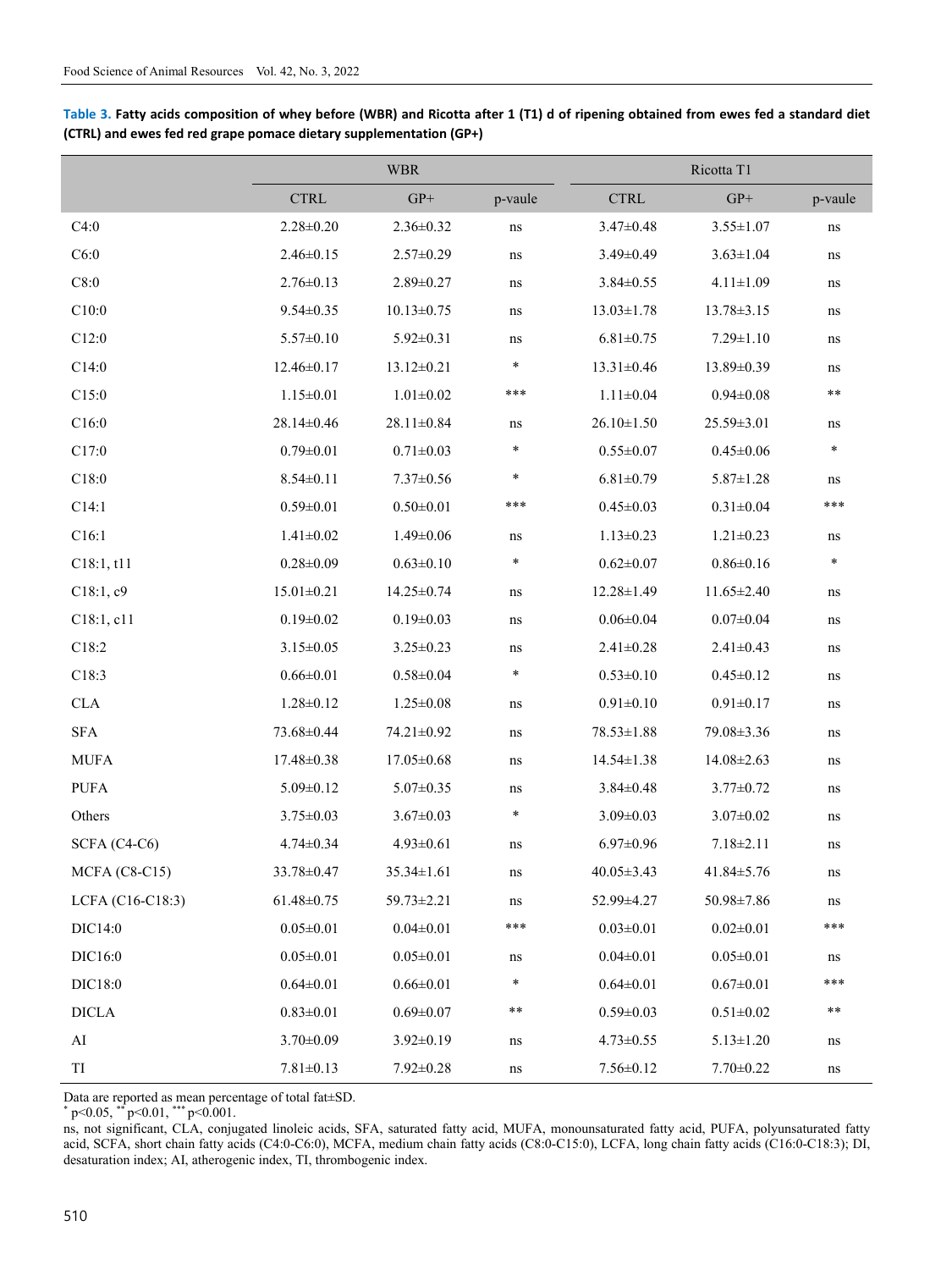

**Fig. 1. Sodium dodecyl sulfate polyacrylamide gel electrophoresis (SDS-PAGE) pattern of whey proteins in whey before Ricotta (WBR) cheesemaking and in Ricotta after 1 (T1) and 5 (T5) days of ripening obtained from ewes fed a standard diet (CTRL) and ewes fed red grape pomace dietary supplementation (GP+).** 

| Table 4. Densitometric analysis of SDS-PAGE protein bands in whey before Ricotta (WBR) obtained from ewes fed a standard diet |  |  |  |  |  |  |  |
|-------------------------------------------------------------------------------------------------------------------------------|--|--|--|--|--|--|--|
| (CTRL) and ewes fed red grape pomace dietary supplementation (GP+)                                                            |  |  |  |  |  |  |  |

|                        | <b>WBR</b>       |                  |         |  |  |  |  |
|------------------------|------------------|------------------|---------|--|--|--|--|
|                        | <b>CTRL</b>      | $GP+$            | p-vaule |  |  |  |  |
| Lactoferrin            | $6.39 \pm 0.72$  | $6.76 \pm 0.17$  | ns      |  |  |  |  |
| Serumalbumin           | $7.57 \pm 0.05$  | $8.36 \pm 1.05$  | ns      |  |  |  |  |
| A                      | $9.60 \pm 0.65$  | $9.37 \pm 0.78$  | ns      |  |  |  |  |
| Caseins residues       | $25.41 \pm 0.70$ | $24.68 \pm 1.51$ | ns      |  |  |  |  |
| $\beta$ -Lactoglobulin | $28.81 \pm 0.43$ | $28.87 \pm 1.71$ | ns      |  |  |  |  |
| $\alpha$ -Lactoalbumin | $8.69 \pm 1.09$  | $8.47 \pm 0.66$  | ns      |  |  |  |  |
| B                      | $13.52 \pm 2.09$ | $13.50 \pm 1.85$ | ns      |  |  |  |  |

Data are reported as mean percentage±SD of the total proteins found in the electrophoretic profile of each sample.

SDS-PAGE, sodium dodecyl sulfate polyacrylamide gel electrophoresis; ns, not significant.

whey has a straw yellow color due to presence of riboflavin (vitamin  $B_2$ ), however, a lot of pigments contained in animal feeding could influenced a\* and b\* parameters (Nozière et al., 2006; Schreiner and Windisch, 2006; Solah et al., 2007). Higher CIE  $b^*$  values and lower CIE a<sup>\*</sup> coordinate and consequently a higher YI in GP+ WBR could be correlate to a different pigment composition compared with CTRL. Most of pigments contained in animal feeding, belonging to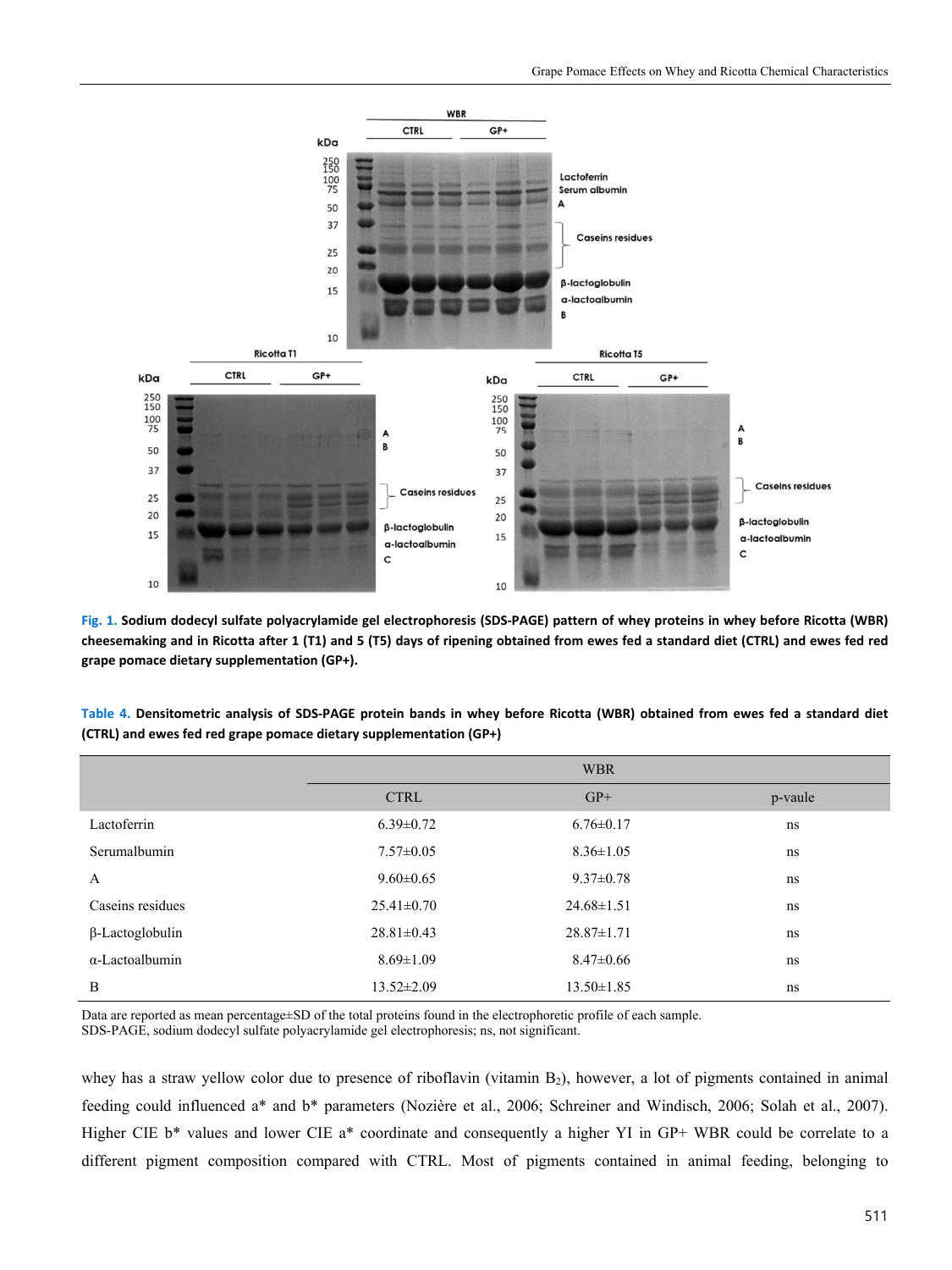|                        | Ricotta T1       |                  |         |                  | Ricotta T <sub>5</sub> |         |  |  |
|------------------------|------------------|------------------|---------|------------------|------------------------|---------|--|--|
|                        | <b>CTRL</b>      | $GP+$            | p-vaule | <b>CTRL</b>      | $GP+$                  | p-vaule |  |  |
| $\overline{A}$         | $6.80 \pm 1.33$  | $8.88 \pm 1.21$  | ns      | $6.33 \pm 0.69$  | $7.37 \pm 0.36$        | ns      |  |  |
| B                      | $15.61 \pm 2.30$ | $18.73 \pm 2.00$ | ns      | $17.77 \pm 0.29$ | $22.42 \pm 1.14$       | **      |  |  |
| Caseins residues       | 17.88±1.89       | $22.55 \pm 1.61$ | $\ast$  | $20.16 \pm 1.31$ | $23.57 \pm 0.24$       | $\ast$  |  |  |
| $\beta$ -Lactoglobulin | $40.37 \pm 1.89$ | $38.09 \pm 1.02$ | ns      | $34.20 \pm 1.84$ | $30.38 \pm 0.78$       | $\ast$  |  |  |
| $\alpha$ -Lactoalbumin | $8.65 \pm 0.46$  | $8.13 \pm 1.78$  | ns      | $9.18 \pm 0.46$  | $8.04 \pm 1.74$        | ns      |  |  |
| C                      | $10.69 \pm 3.56$ | $3.62 \pm 0.98$  | $*$     | $12.35 \pm 3.03$ | $8.20 \pm 1.31$        | ns      |  |  |

**Table 5. Densitometric analysis of SDS-PAGE protein bands in Ricotta after 1 (T1) and 5 (T5) d of ripening obtained from ewes fed a standard diet (CTRL) and ewes fed red grape pomace dietary supplementation (GP+)** 

Data are reported as mean percentage±SD of the total proteins found in the electrophoretic profile of each sample.

 $p<0.05$ , \*\*  $p<0.01$ .

SDS-PAGE, sodium dodecyl sulfate polyacrylamide gel electrophoresis; ns, not significant.

| Table 6. Aromatic profile of Ricotta after 1 (T1) and 5 (T5) d of ripening obtained from ewes fed a standard diet (CTRL) and ewes fed |  |
|---------------------------------------------------------------------------------------------------------------------------------------|--|
| red grape pomace dietary supplementation (GP+)                                                                                        |  |

|               |                   | Ricotta T1       |         |                  |                  |         |
|---------------|-------------------|------------------|---------|------------------|------------------|---------|
|               | <b>CTRL</b>       | $GP+$            | p-vaule | <b>CTRL</b>      | $GP+$            | p-vaule |
| Hexanal       | $24.71 \pm 7.37$  | $27.23 \pm 2.85$ | ns      | $32.19\pm4.88$   | $22.92 \pm 1.70$ | $\ast$  |
| 2-Heptanon    | $1.06 \pm 0.60$   | $1.43 \pm 0.16$  | ns      | $0.77 \pm 0.32$  | $0.92 \pm 0.05$  | ns      |
| Heptanal      | $5.98 \pm 1.53$   | $8.47 \pm 0.92$  | ns      | $8.56 \pm 0.75$  | $9.06 \pm 3.11$  | ns      |
| Octanal       | $3.49 \pm 0.88$   | $3.75 \pm 0.37$  | ns      | $3.61 \pm 0.35$  | $3.68\pm0.60$    | ns      |
| 2-Nonenal     | $12.00 \pm 12.12$ | $3.13 \pm 0.83$  | ns      | $3.69 \pm 0.23$  | $3.12\pm0.40$    | ns      |
| 2-Nonanone    | $2.66\pm0.83$     | $2.22 \pm 0.51$  | ns      | $2.61 \pm 0.81$  | $2.35\pm0.26$    | ns      |
| Nonanal       | $13.96 \pm 2.75$  | $8.95 \pm 0.77$  | $\ast$  | $12.56 \pm 1.12$ | $11.91 \pm 2.18$ | ns      |
| Octanoic acid | $17.54 \pm 2.49$  | $26.27 \pm 3.41$ | $\ast$  | $19.26 \pm 1.99$ | $22.87 \pm 3.49$ | ns      |
| Nonanoic acid | $18.60\pm4.16$    | $18.54 \pm 2.74$ | ns      | $16.75 \pm 2.86$ | $23.18 \pm 3.43$ | ns      |

Data are reported as mean percentage of (VOCs)±SD.

 $*$  p<0.05.

ns, not significant.

polyphenols family have a different affinity for protein and lipids and a different susceptibility to increased temperature like those used for the Ricotta production (Nozière et al., 2006) and this could explain the different trend in CIE b\* values and YI observed in GP+ samples of Ricotta compared with WBR. However, despite the variations in color parameters observed in whey and Ricotta samples according to the table of color difference reported by Nedomová et al. (2017), it is possible to state that the difference between the two groups was very light.

Regarding the phenolic compounds, it was possible to observe a lower amount in GP+ WBR and an opposite trend in Ricotta T1. As previously stated for the different color trend between whey and Ricotta, this apparent contradiction could be explained by a different polyphenols composition that transfer differently from whey to Ricotta. The different content of TPCs was not correlated to changes in the antioxidant capacity of WBR and Ricotta T1 evaluated by ABTS assay. Recently, it has been reported that the structure as well as the position and the number of OH groups affects the antioxidant activity of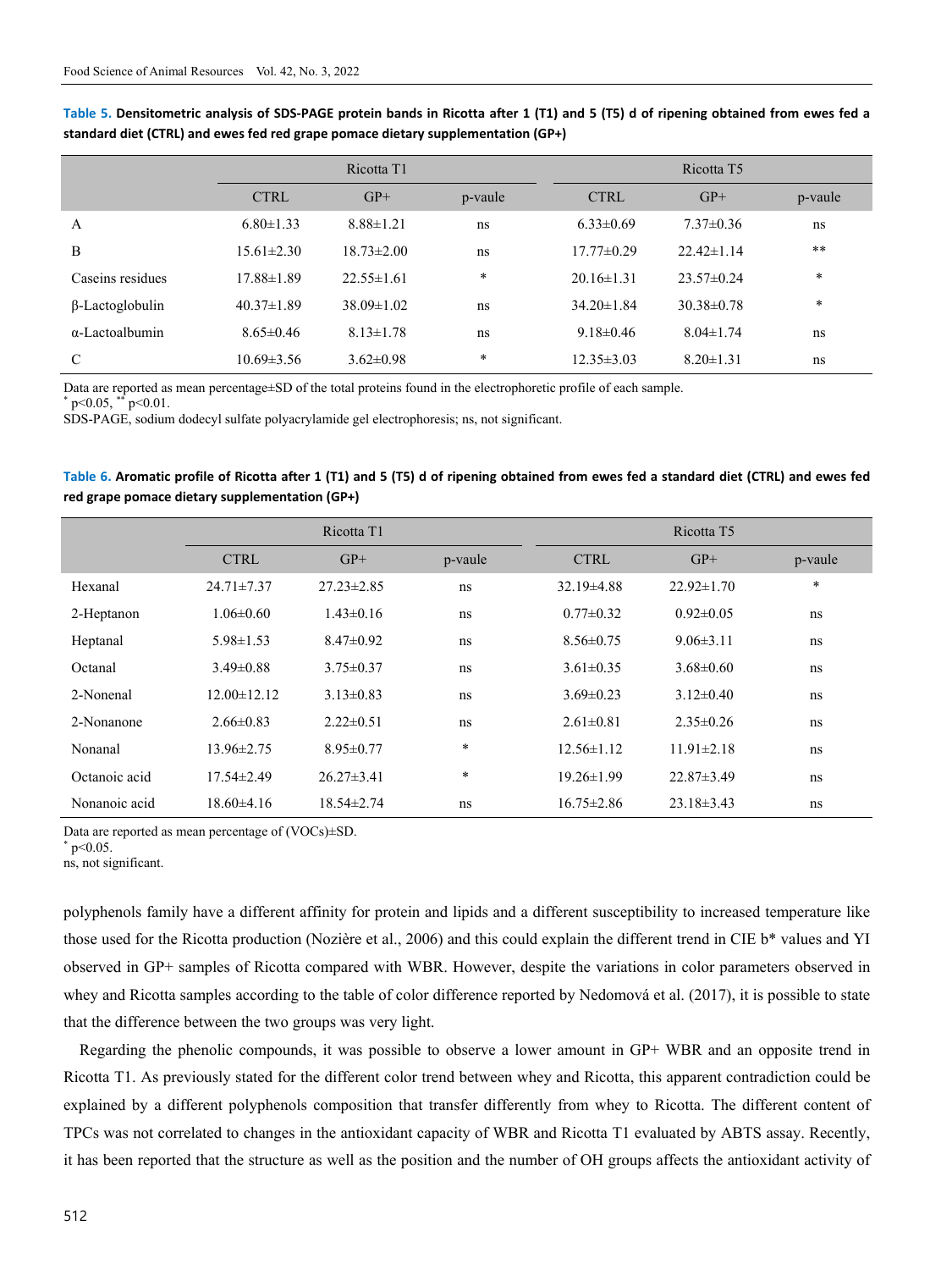phenolic compounds, producing different results of the two assays (Platzer et al., 2021).

It has been widely demonstrated that different classes of polyphenols are able to interact with proteins, however, several factors could influence the strength of binding and affinity, such as pH, ionic strength, as well as the protein and polyphenols structures. Furthermore, changes in the temperature, may induce modifications in protein structures and ligand solubility, thus affecting the protein-phenol interactions. Several polyphenolic compounds were demonstrated to bind proteins by specific interactions with proline residues; therefore caseins, characterized by a high proline content, could represent a target of election for polyphenolic substances (Yildirim-Elikoglu and Erdem, 2017). The higher presence of caseins residues in GP+ Ricotta might explain the higher amount of TPCs in GP+ Ricotta. SDS-PAGE analysis did not show significant differences in the main protein fractions, α-lactoalbumin and β-lactoglobulin. This finding disagrees with a study of Chedea et al. (2017) that showed an increase of β-lactoglobulin but no effect for α-lactalbumin, albumin and caseins concentration in the milk of dairy cow fed a diet supplemented with 15% GP. However, the effect of polyphenol compounds on protein synthesis depends on several factors including type of compound, its concentration and the eventual presence other compounds with which competition can be generated.

Red GP supplementation modified fatty acid profile of WBR and Ricotta. To our knowledge, no research has characterized the fatty acid profile of whey obtained from the processing of cheeses produced with milk deriving from ewes fed GP. However, previous studies have highlighted an increase of linoleic acid (C18:2) and C18:1, t11 in the milk of lactating ruminants fed a diet supplementation with grape processing products, as GP and grape seed (Correddu et al., 2015; Ianni et al., 2019a). Conversely to the previously mentioned studies, Manso et al. (2016) observed an increase of C18:2 concentration but no modifications for C18:1, t11 and in the relative percentages of SFA, MUFA, and PUFA, by administering to ewes diets containing linseed oil and GP with different concentrations, 5 and 10 g/100 g of TMR. In our study, no differences between the two groups were observed in C18:2 but a significant increase was found in C18:1, t11 both in GP+ whey and Ricotta samples. The differences observed in whey and Ricotta fatty acid profile compared to milk could be due to the cheese manufacturing process.

GP+ whey and Ricotta samples were characterized by a lower content of odd-chain fatty acids, C15:0 and C17:0. These acids can be produced by rumen microbial fermentation and microbial *de-novo* lipogenesis. Rumen microbial population produce odd-chain fatty acids by a pathway which utilizes the removal of the α-carbon, through the conversion of C16:0 or C18:0 to a hydroxyl fatty acid followed by decarboxylation to produce either C15:0 or C17:0, respectively. These odd-chain fatty acids are then produced in the rumen and absorbed by the mammary gland for milk fat production (Vlaeminck et al., 2006). The reduction in C15:0 and C17:0 could be a consequence of the intake of the polyphenols deriving from GP, because of the ability of these compounds to influence the rumen microbiota (Vasta et al., 2010).

In addition to this, the diet administered to the GP+ group conferred a decrease of C14:1 and an increase of C14:0 respect to the CTRL both in whey and Ricotta, this result might be mainly related to an inhibitory effect on the myristic acid desaturation by stearoyl coenzyme A desaturase, a result also supported by the decrease of C14:1/C14:0 ratio, that was considered by Mele et al. (2007) a reliable index of Δ9-desaturation in the mammary gland. No significant variations in total amount of SFA, MUFA, and PUFA and consequently in AI and TI were highlighted.

The volatile profile of dairy products could be affected by the diet administered to lactating ruminants (Bennato et al., 2019; Bennato et al., 2020; Ianni and Martino, 2020; Ianni et al., 2019b). The analysis of VOCs has allowed to identify nine compounds, belonging to aldhehydes, ketones and carboxylic acids families, resulting by secondary lipid oxidation. In both groups the most abundant was hexanal, whose concentration was lower in GP+ samples after 5 d of ripening compared with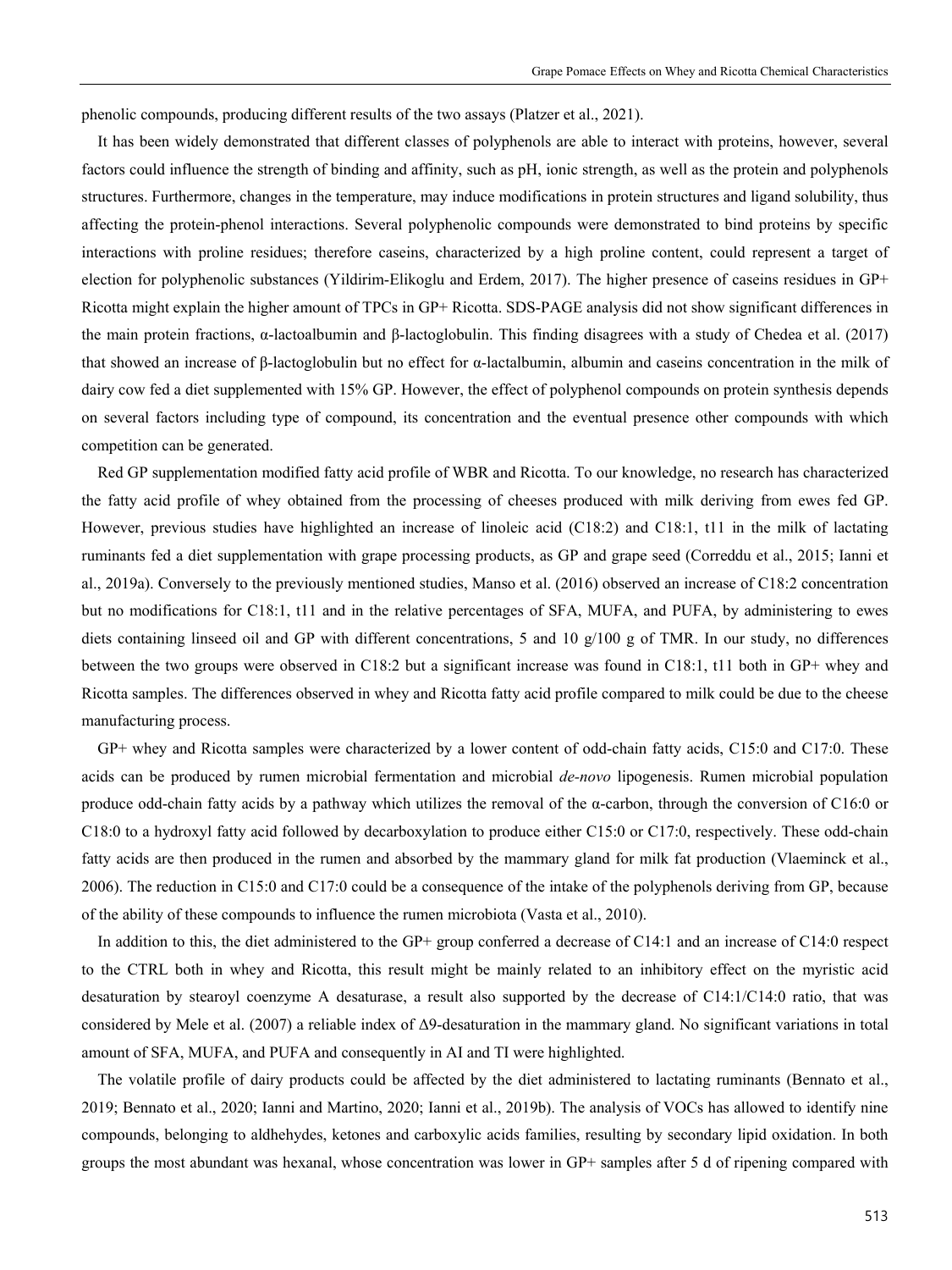CTRL. Furthermore, nonanal and octanoic acid were affected by the diet, resulting respectively lower and higher in GP+ samples compared with CTRL Ricotta.

Since hexanal and nonanal are typical secondary oxidation products of unsaturated fatty acids, their reduction suggest that GP supplementation may contribute to induce an antioxidant effect; at the same time this may negatively influence the aromatic parameters of the Ricotta, since the presence of hexanal in dairy products is strictly related to green, lemon, slightly fruity and herbal notes.

## **Conclusion**

The present study suggests that compounds present in GP may interfere with animal biological function and could be transferred in milk even following a metabolic transformation by rumen microbes. After the cheese-making, these compounds could directly affect the chemical-nutritional characteristic of dairy products. The results obtained in this study suggest that the supplementation of GP in the ewe's diet did not induce a worsening of the quality parameters of dairy by-products and a possible improvement of the oxidative stability, however further investigations are needed in order to improve the characterization of the biological mechanisms responsible for these findings, without neglecting sensorial evaluations useful to evaluate the acceptability of the product by the consumer.

## **Conflicts of Interest**

The authors declare no potential conflicts of interest.

## **Author Contributions**

Conceptualization: Martino G. Data curation: Bennato F, Ianni A. Formal analysis: Bennato F, Grotta L. Methodology: Bennato F, Ianni A. Software: Bennato F, Ianni A. Validation: Ianni A. Investigation: Bennato F. Writing - original draft: Bennato F. Writing - review & editing: Bennato F, Ianni A, Grotta L, Martino G.

## **Ethics Approval**

This article does not require IRB/IACUC approval because there are no human and animal participants.

## **References**

- Alba DF, Campigotto G, Cazarotto CJ, dos Santos DS, Gebert RR, Reis JH, Souza CF, Baldissera MD, Gindri AL, Kempka AP, Palmer EA, Vedovatto M, Da Silva AS. 2019. Use of grape residue flour in lactating dairy sheep in heat stress: Effects on health, milk production and quality. J Therm Biol 82:197-205.
- AOAC. 2000. Official methods of analysis of AOAC International. 17<sup>th</sup> ed. AOAC International, Washington, DC, USA.
- Bennato F, Ianni A, Innosa D, Martino C, Grotta L, Pomilio F, Verna M, Martino G. 2019. Influence of licorice root feeding on chemical-nutritional quality of cow milk and Stracciata cheese, an Italian traditional fresh dairy product. Animals 9:1153.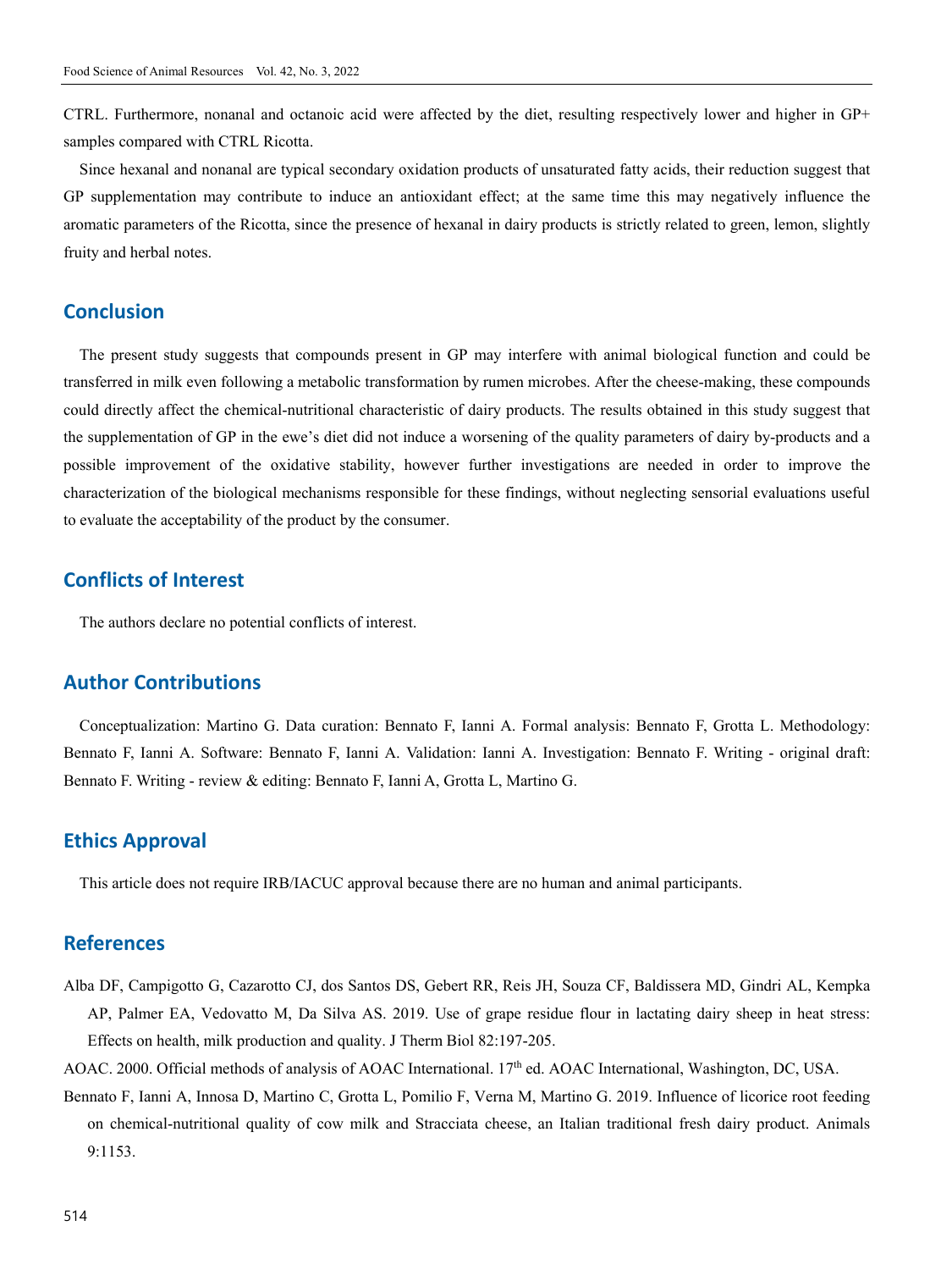- Bennato F, Ianni A, Martino C, Di Luca A, Innosa D, Fusco AM, Pomilio F, Martino G. 2020. Dietary supplementation of Saanen goats with dried licorice root modifies chemical and textural properties of dairy products. J Dairy Sci 103:52-62.
- Bradford MM. 1976. A rapid and sensitive method for the quantitation of microgram quantities of protein utilizing the principle of protein-dye binding. Anal Biochem 72:248-254.
- Brahmi F, Flamini G, Issaoui M, Dhibi M, Dabbou S, Mastouri M, Hammami M. 2012. Chemical composition and biological activities of volatile fractions from three Tunisian cultivars of olive leaves. Med Chem Res 21:2863-2872.
- Chedea VS, Pelmus RS, Lazar C, Pistol GC, Calin LG, Toma SM, Dragomir C, Taranu I. 2017. Effects of a diet containing dried grape pomace on blood metabolites and milk composition of dairy cows. J Sci Food Agric 97:2516-2523.
- Correddu F, Lunesu MF, Buffa G, Atzori AS, Nudda A, Battacone G, Pulina G. 2020. Can agro-industrial by-products rich in polyphenols be advantageously used in the feeding and nutrition of dairy small ruminants? Animals 10:131.
- Correddu F, Nudda A, Manca MG, Pulina G, Dalsgaard TK. 2015. Light-induced lipid oxidation in sheep milk: Effects of dietary grape seed and linseed, alone or in combination, on milk oxidative stability. J Agric Food Chem 63:3980-3986.
- Ianni A, Innosa D, Martino C, Bennato F, Martino G. 2019a. Compositional characteristics and aromatic profile of Caciotta cheese obtained from Friesian cows fed with a dietary supplementation of dried grape pomace. J Dairy Sci 102:1025- 1032.
- Ianni A, Innosa D, Martino C, Grotta L, Bennato F, Martino G. 2019b. Zinc supplementation of Friesian cows: Effect on chemical-nutritional composition and aromatic profile of dairy products. J Dairy Sci 102:2918-2927.
- Ianni A, Martino G. 2020. Dietary grape pomace supplementation in dairy cows: Effect on nutritional quality of milk and its derived dairy products. Foods 9:168.
- Innosa D, Bennato F, Ianni A, Martino C, Grotta L, Pomilio F, Martino G. 2020. Influence of olive leaves feeding on chemical-nutritional quality of goat ricotta cheese. Eur Food Res Technol 246:923-930.
- Laemmli UK. 1970. Cleavage of structural proteins during the assembly of the head of bacteriophage T4. Nature 227:680- 685.
- Manso T, Gallardo B, Salvá A, Guerra-Rivas C, Mantecón AR, Lavín P, de la Fuente MA. 2016. Influence of dietary grape pomace combined with linseed oil on fatty acid profile and milk composition. J Dairy Sci 99:1111-1120.
- McSweeney CS, Palmer B, Bunch R, Krause DO. 2001. Effect of the tropical forage calliandra on microbial protein synthesis and ecology in the rumen. J Appl Microbiol 90:78-88.
- Mele M, Conte G, Castiglioni B, Chessa S, Macciotta NPP, Serra A, Buccioni A, Pagnacco G, Secchiari P. 2007. Stearoylcoenzyme A desaturase gene polymorphism and milk fatty acid composition in Italian Holsteins. J Dairy Sci 90:4458- 4465.
- Min BR, Attwood GT, Reilly K, Sun W, Peters JS, Barry TN, McNabb WC. 2002. *Lotus corniculatus* condensed tannins decrease *in vivo* populations of proteolytic bacteria and affect nitrogen metabolism in the rumen of sheep. Can J Microbiol 48:911-921.
- Moate PJ, Williams SRO, Torok VA, Hannah MC, Ribaux BE, Tavendale MH, Eckard RJ, Jacobs JL, Auldist MJ, Wales WJ. 2014. Grape marc reduces methane emissions when fed to dairy cows. J Dairy Sci 97:5073-5087.
- Mucchetti G, Carminati D, Pirisi A. 2002. Ricotta fresca vaccina ed ovina: Osservazioni sulle tecniche di produzione e sul prodotto. Latte 27:154-166.
- Nedomová Š, Kilián L, Pytel R, Kumbár V. 2017. Effect of ripening time on colour and texture properties in cheese. Potravinarstvo Slovak J Food Sci 11:296-301.